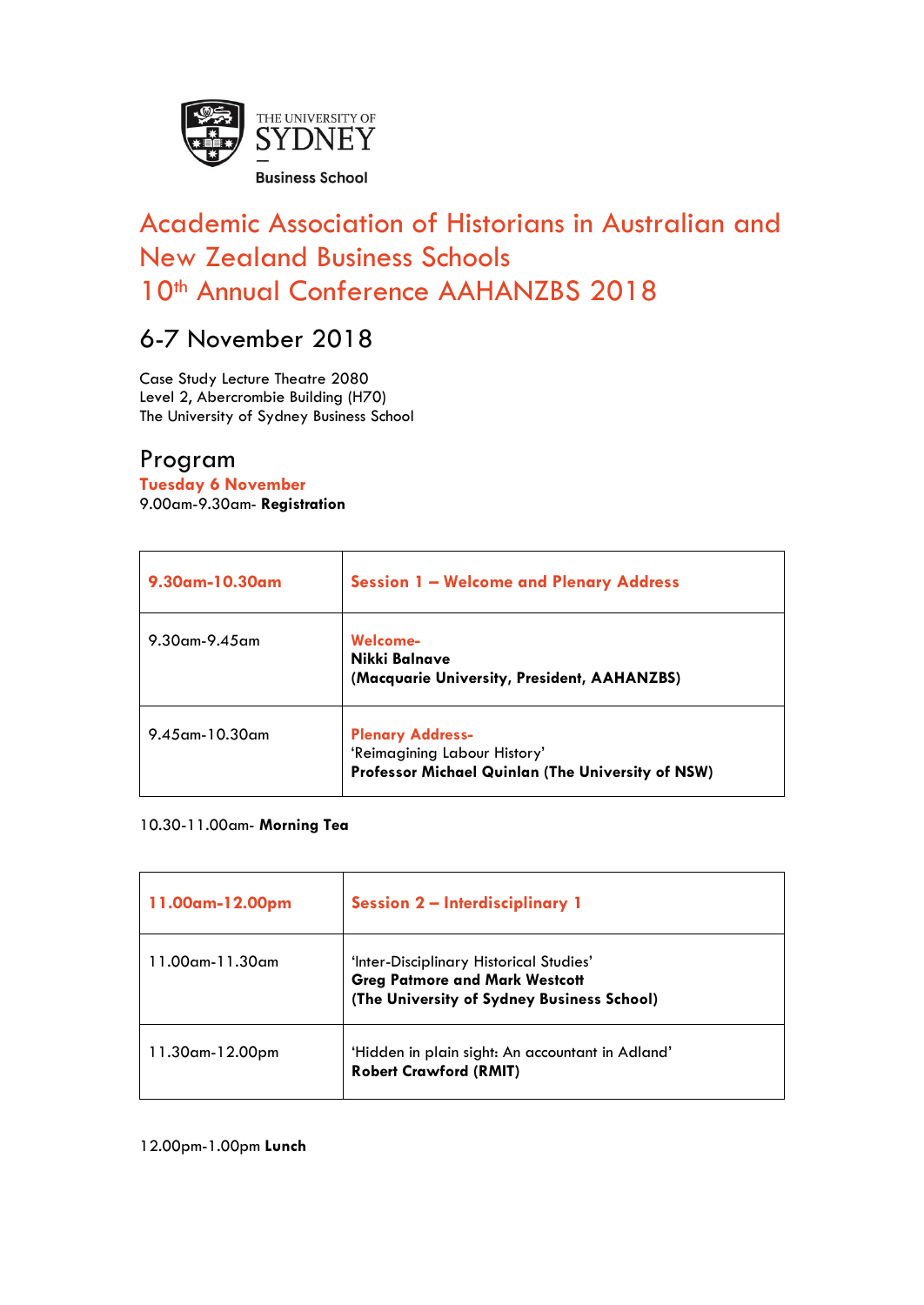| 1.00pm-2.30pm | <b>Session 3- Interdisciplinary 2</b>                                                                                                                                                       |
|---------------|---------------------------------------------------------------------------------------------------------------------------------------------------------------------------------------------|
| 1.00pm-1.30pm | 'Critiquing the Critiques of Accounting: Modernization,<br>Postmodernism and Shifting Understandings of Accounting'<br>Brad Bowden (Griffith University) and Peta Stevenson-Clark<br>(RMIT) |
| 1.30pm-2.00pm | 'Accounting for growth: colonial enumeration and the invention<br>of economic knowledge'<br><b>Ben Huf (ANU)</b>                                                                            |
| 2.00pm-2.30pm | 'The Endogeneity of Law and Financial Innovations - The<br>Emergence of off-balance-sheet Leasing in Germany'<br>Jan Friedrich (Goethe University)                                          |

## 2.30pm-3.00pm- **Afternoon Tea**

| 3.00pm-4.00pm   | <b>Session 4 - General 1</b>                                                                                                                                     |
|-----------------|------------------------------------------------------------------------------------------------------------------------------------------------------------------|
| 3.00pm-3.30pm   | 'Co-operatives in Nineteenth Century Australia'<br>Greg Patmore (The University of Sydney), Nikki Balnave<br>(Macquarie University) and Olivera Marjanovic (UTS) |
| $3.30pm-4.00pm$ | 'Crossing Frontiers: Gender, Race and Business in Colonial New<br>Zealand'<br><b>Catherine Bishop (The University of Sydney)</b>                                 |

| 4.00pm-5.00pm | <b>Session 5 - Annual General Meeting</b>                            |
|---------------|----------------------------------------------------------------------|
| 6.00pm-9.00pm | <b>AAHANZBS Conference Dinner</b><br>Rubyos<br>18-20 King St Newtown |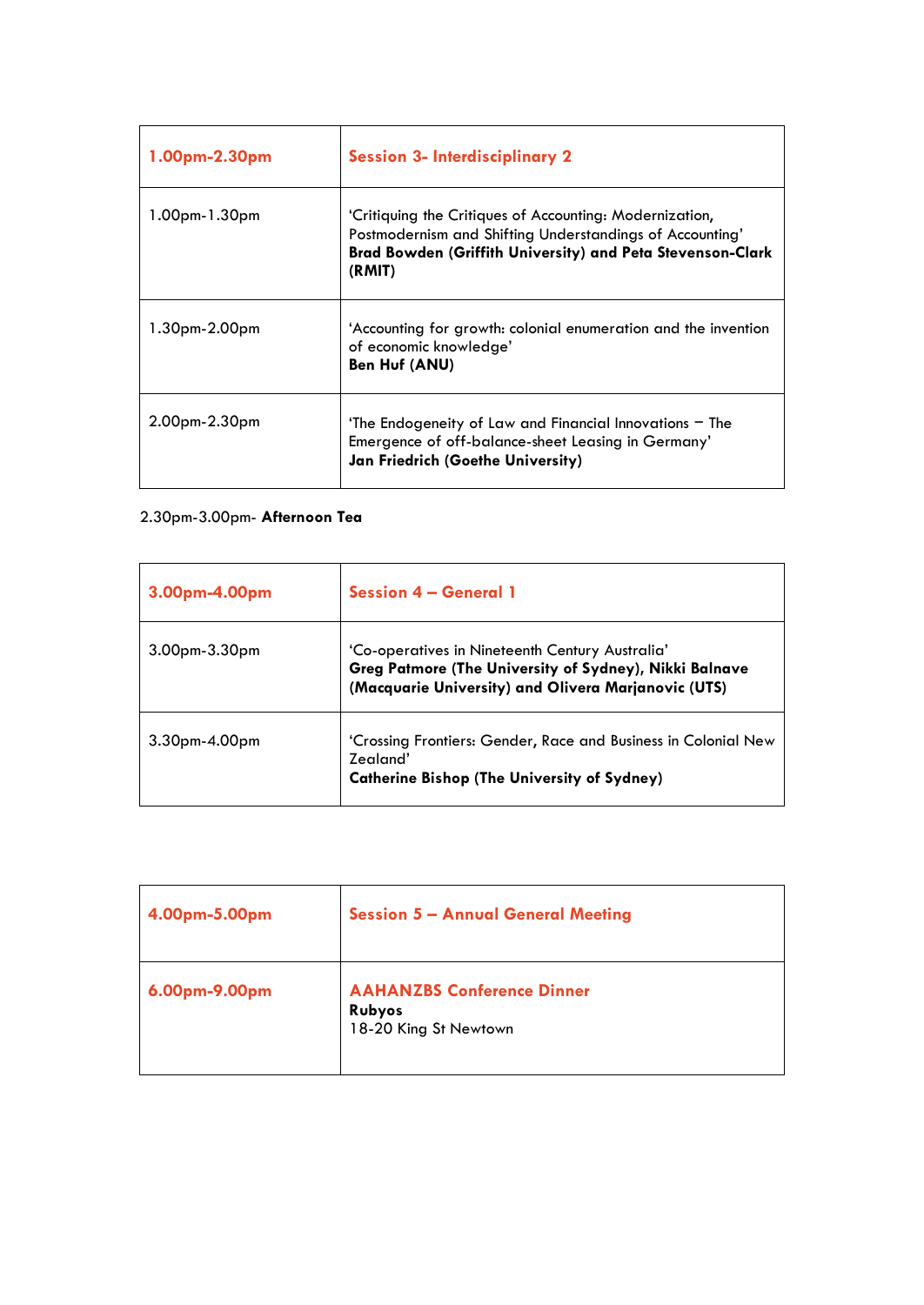#### **Wednesday 7 November**

9.15-9.30am- **Registration**

| 9.30am-10.30am    | <b>Session 1- Editors Forum</b>                                                                                                                                    |
|-------------------|--------------------------------------------------------------------------------------------------------------------------------------------------------------------|
| $9.30$ am-10.30am | Journal of Management History<br><b>Bradley Bowden (Griffith University)</b><br><b>Accounting History Review</b><br><b>Cheryl McWatters (University of Ottawa)</b> |

## 10.30am-11.00am- **Morning Tea**

| 11.00am-12.30 pm       | <b>Session 2- Interdisciplinary 3</b>                                                                                                                                                                                                 |
|------------------------|---------------------------------------------------------------------------------------------------------------------------------------------------------------------------------------------------------------------------------------|
| $11.00$ am- $11.30$ am | 'International Intellectual Property Management: A Modern<br>Issue for Global Businesses for Millennia'<br>Amanda Budde Sung<br>(The University of Sydney Business School)                                                            |
| 11.30am-12.00pm        | 'The Business of Evidence. Development of professional<br>identity in the UK Market Research Sector, 1947-2000'<br>Daniel Nunan (Birbeck, University of London) and Anca C.<br>Yallop (Auckland University of Technology)             |
| 12.00pm-12.30pm        | 'Organizations, Structures and Technology: Insights from<br>Media and Communication Studies and Information Systems'<br>Sebastian Boell (The University of Sydney Business School)<br>and Florian Hoof (Leuphana University Lüneburg) |

#### 12.30-1.30pm- **Lunch**

| 1.30pm-2.30pm   | <b>Session 3- Interdisciplinary 4</b>                                                                                                                                                                                                        |
|-----------------|----------------------------------------------------------------------------------------------------------------------------------------------------------------------------------------------------------------------------------------------|
| 1.30pm-2.00pm   | 'Highlighting Space within a study of Time: Locational path<br>dependence in the development of New Zealand's largest<br>power station'<br>Fiona Hurd (Auckland University of Technology) and<br><b>Suzette Dyer (University of Waikato)</b> |
| $2.00pm-2.30pm$ | 'Risk shedding and the decline of defined-benefit pensions in<br>Australia'<br><b>Bernard Mees (University of Tasmania)</b>                                                                                                                  |